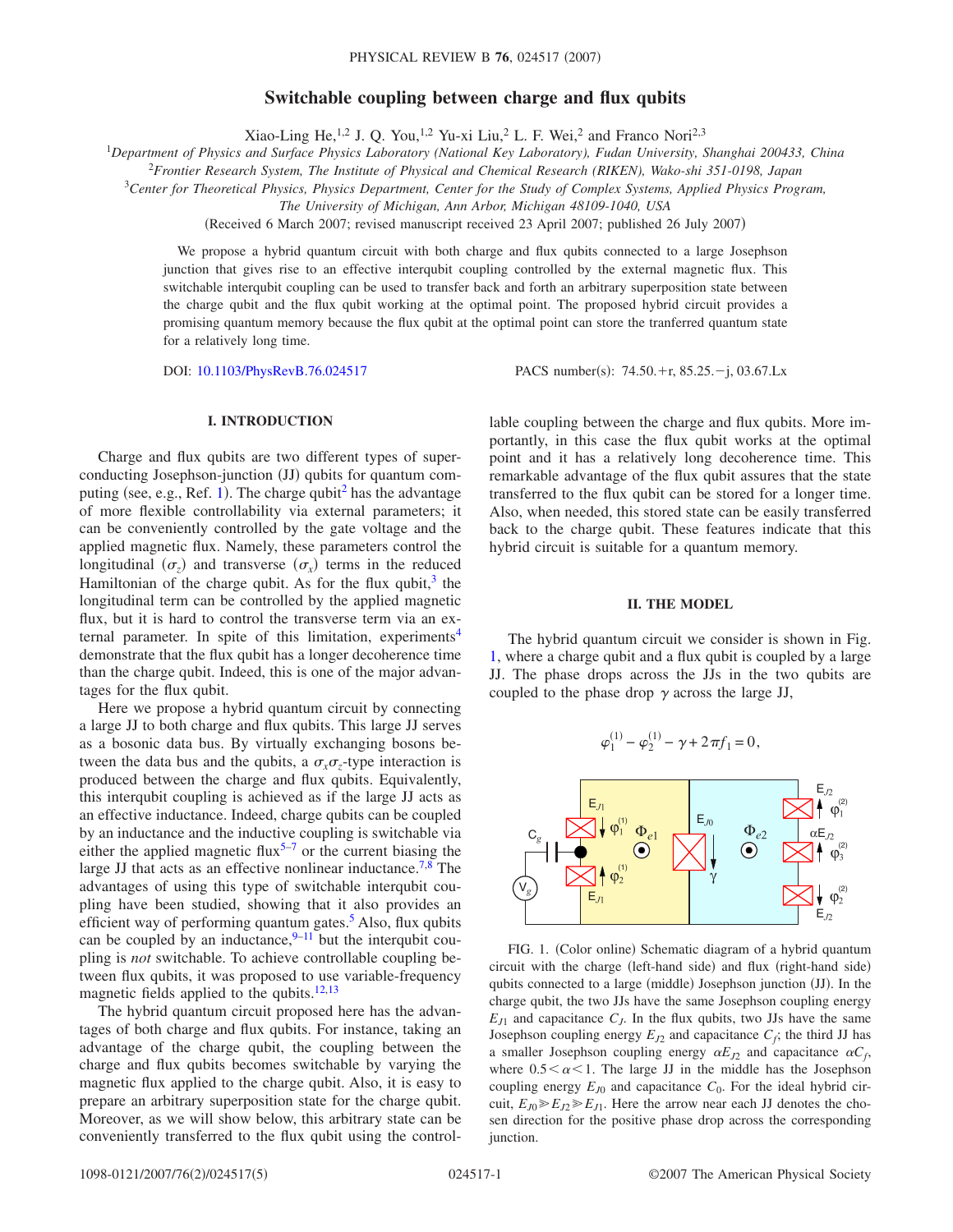$$
\varphi_1^{(2)} - \varphi_2^{(2)} + \varphi_3^{(2)} + \gamma + 2\pi f_2 = 0, \qquad (1)
$$

where the reduced magnetic fluxes are given by  $f_i = \Phi_{ei} / \Phi_0$ , with  $i=1,2$ . Here  $\Phi_0$  is the magnetic flux quantum and  $\Phi_{ei}$ ,  $i=1, 2$ , are the magnetic fluxes applied to the charge and flux qubits, respectively. The Hamiltonian of the system is

$$
H = H_1 + H_2 + H_m.
$$
 (2)

Here  $H_1$  is the Hamiltonian of the charge qubit in the presence of the (middle) large  $JJ$ ,<sup>7</sup>

$$
H_1 = E_{c1}(n - n_g)^2 - 2E_{J1} \cos\left(\pi f_1 - \frac{1}{2}\gamma\right) \cos\varphi,\qquad(3)
$$

where  $E_{c1} = e^2 / C_J$  is the charging energy of the superconducting island in the charge qubit,  $n = -i\partial/\partial\varphi$ ,  $n_g = C_gV_g/2e$ , and  $\varphi = \frac{1}{2} (\varphi_1^{(1)} + \varphi_2^{(1)}).$ 

The Hamiltonian of the flux qubit in the presence of the large JJ is given by<sup>3</sup>

$$
H_2 = \frac{P_p^2}{2M_p} + \frac{P_q^2}{2M_q} + 2E_{J2}(1 - \cos \varphi_p \cos \varphi_q)
$$
  
+  $\alpha E_{J2}[1 - \cos(2\varphi_q + \gamma + 2\pi f_2)],$  (4)

where

$$
P_k = -i\hbar \partial/\partial \varphi_k, \quad k = p, q,
$$
  

$$
M_p = 2C_f (\Phi_0/2\pi)^2,
$$
  

$$
M_q = M_p (1 + 2\alpha).
$$
 (5)

The redefined phases  $\varphi_p$  and  $\varphi_q$  are  $\varphi_p = \frac{1}{2}(\varphi_1^{(2)} + \varphi_2^{(2)})$  and  $\varphi_q = \frac{1}{2} (\varphi_1^{(2)} - \varphi_2^{(2)})$ . The Hamiltonian of the middle large JJ reads

$$
H_m = E_{c0}(N + \frac{1}{2}n_g)^2 - E_{J0} \cos \gamma,
$$
 (6)

where  $E_{c0} = (2e)^2 / 2C_0$  is the charging energy of the large JJ and  $N=-i\partial/\partial \gamma$ .

We expand the potential in each qubit Hamiltonian into a series. When the middle JJ that couples the charge and flux qubits is large enough, one can retain the terms up to the first order of  $\gamma$  (cf. Ref. [7](#page-4-5)). The total Hamiltonian is then reduced to

$$
H = H_c + H_f + H_m + H_{\text{int}},\tag{7}
$$

where  $H_c \equiv H_1(\gamma = 0)$  is the Hamiltonian of the charge qubit without coupling to the large JJ and  $H_f \equiv H_2(\gamma = 0)$  is the Hamiltonian of the flux qubit without coupling to the large JJ. The interaction Hamiltonian  $H<sub>int</sub>$  bewteen the two qubits and the large JJ is

$$
H_{\rm int} = -\frac{\Phi_0}{2\pi} (I_1 + I_2) \gamma,
$$
 (8)

<span id="page-1-1"></span>where the circulating supercurrents in the (left) charge and (right) flux qubits are given, respectively, by

$$
I_1 = I_{c1} \sin(\pi f_1) \cos \varphi,
$$

$$
I_2 = -\alpha I_{c2} \sin(2\varphi_q + 2\pi f_2),\tag{9}
$$

with  $I_{ci} = 2\pi E_{Ji}/\Phi_0$ , *i*=1,2.

When the charge states  $|0\rangle$  and  $|1\rangle$  are used as the basis states, the Hamiltonian  $H_c$  can be reduced to (see, e.g., Refs.  $5$  and  $6)$  $6)$ 

$$
H_c = \varepsilon_1(V_g)\sigma_z^{(1)} - \Delta_1\sigma_x^{(1)},\tag{10}
$$

where

$$
\varepsilon_1(V_g) = \frac{1}{2} E_{c1}(C_g V_g / e - 1),
$$
  
\n
$$
\Delta_1 = E_{J1} \cos(\pi f_1).
$$
 (11)

The two charge states  $|0\rangle$  and  $|1\rangle$  correspond to zero and one extra Cooper pair in the superconducting island, respectively. The circulating supercurrent  $I_1$  is reduced to

$$
I_1 = \frac{1}{2} I_{c1} \sin(\pi f_1) \sigma_x^{(1)}.
$$
 (12)

<span id="page-1-2"></span>Using the basis states  $|\uparrow\rangle$  and  $|\downarrow\rangle$  corresponding to the states with maximal clockwise and counterclockwise persistent supercurrents in the flux qubit, one can reduce the Hamiltonian  $H_f$  to (see, e.g., Ref. [11](#page-4-8))

$$
H_f = \varepsilon_2(\Phi_2)\sigma_z^{(2)} - \Delta_2\sigma_x^{(2)},\tag{13}
$$

where

$$
\varepsilon_2(\Phi_2) = I_p(\Phi_2 - \frac{1}{2}\Phi_0),\tag{14}
$$

and  $\Delta_2$  is the tunneling amplitude of the barrier in the double-well potential. The circulating supercurrent  $I_2$  is reduced to

$$
I_2 = I_p \sigma_z^{(2)},\tag{15}
$$

<span id="page-1-3"></span>where  $I_p$  is the maximal persistent supercurrent of the flux qubit.

The middle JJ connecting the charge and flux qubits behaves like a particle with mass  $M_0 = 2(\Phi_0 / 2\pi)^2 C_0$ , trapped in a cosinoidal potential  $−E_{J0}$  cos  $γ$ . Because this JJ is large, it can be approximately regarded as a harmonic oscillator,

$$
H_m = \hbar \,\omega_p a^\dagger a,\tag{16}
$$

with the plasma frequency

$$
\omega_p = \frac{\sqrt{8E_{J0}E_{c0}}}{\hbar}.
$$
\n(17)

The boson operator is defined as

$$
a = (\xi/2)\gamma + i(1/2\xi)N,\tag{18}
$$

with

$$
\xi = \left(\frac{E_{J0}}{2E_{c0}}\right)^{1/4}.\tag{19}
$$

<span id="page-1-0"></span>Thus, the phase drop  $\gamma$  can be written as

$$
\gamma = \frac{1}{\xi}(a^{\dagger} + a). \tag{20}
$$

Substituting Eq.  $(20)$  $(20)$  $(20)$  into the interaction Hamiltonian  $(8)$  $(8)$  $(8)$ , one can write the total Hamiltonian of the hybrid circuit as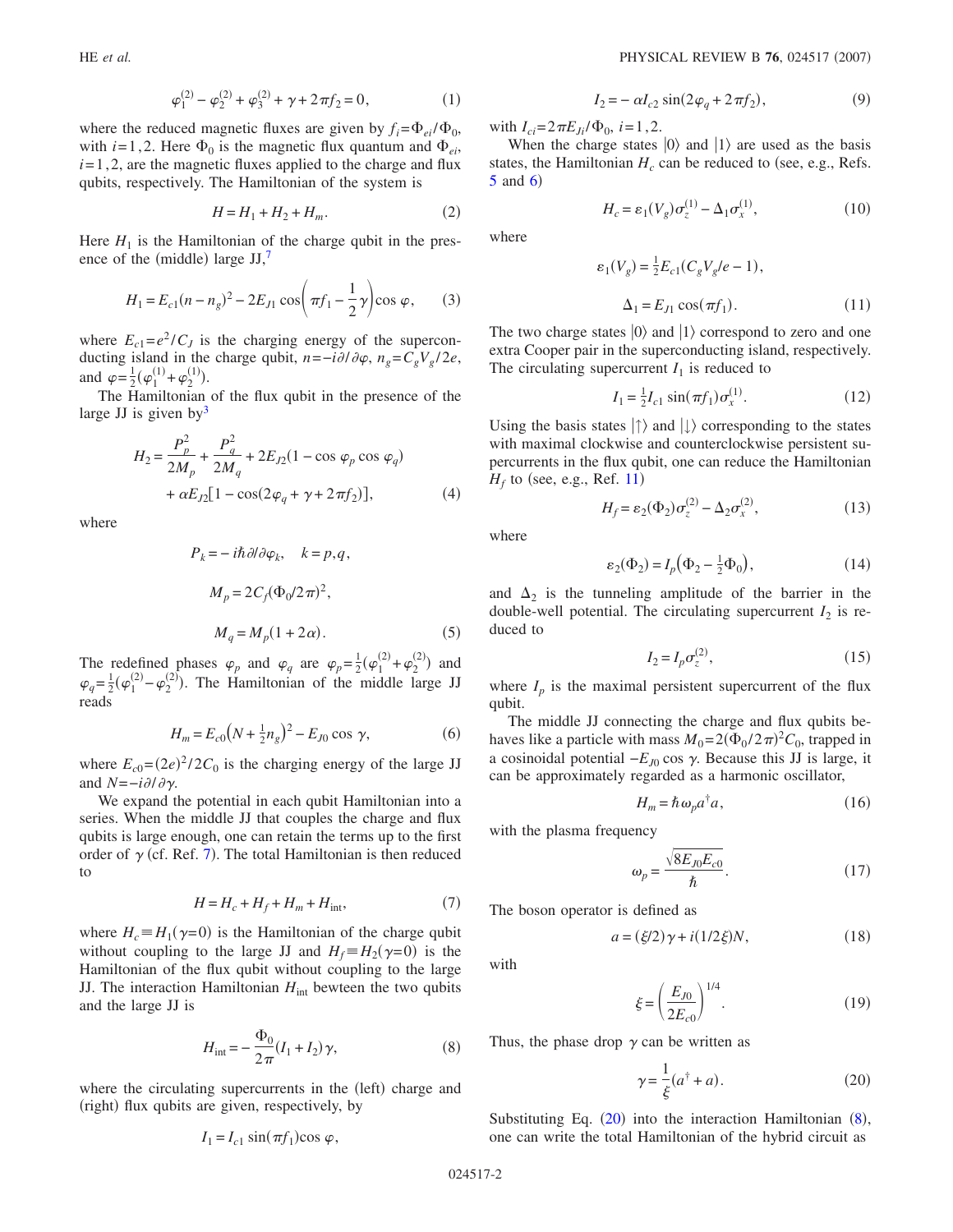$H = H_0 + H_{\text{int}}$  $(21)$ 

where

$$
H_0 = \varepsilon_1(V_g)\sigma_z^{(1)} - \Delta_1\sigma_x^{(1)} + \varepsilon_2(\Phi_2)\sigma_z^{(2)} - \Delta_2\sigma_x^{(2)} + \hbar\omega_p a^\dagger a,\tag{22}
$$

and

$$
H_{\text{int}} = -(g_{10}\sigma_x^{(1)} + g_{20}\sigma_z^{(2)})(a^{\dagger} + a), \tag{23}
$$

with

$$
g_{10} = (\Phi_0/2\pi)(I_{c1}/2\xi)\sin(\pi f_1),
$$

$$
g_{20} = (\Phi_0 / 2\pi) (I_p / \xi). \tag{24}
$$

This total Hamiltonian is analogous to two qubits separately coupled to an optical mode in a quantum cavity.

### **III. EFFECTIVE INTERQUBIT COUPLING**

Here we consider the case with the plasmon energy splitting  $\hbar \omega_p$  much larger than the qubit energy splitting  $\hbar \omega_q$ . Now the rotating-wave approximation cannot be used since the condition  $\omega_p + \omega_q \ge |\omega_p - \omega_q|$ , required for the rotatingwave approximation, is not satisfied here. Below we show that an effective interaction between the two qubits can be generated. Actually, because the plasmon energy splitting is much larger than the energy splittings of the qubits, the harmonic oscillator can be assumed to remain in the ground state, irrespective of the coupling of the large JJ to the qubits. Therefore, an effective interqubit interaction is achieved by exchanging virtual bosons between the large JJ and the qubits.

In the interaction picture, the system evolves as

$$
|\Psi(t)\rangle = U(t,0)|\Psi(0)\rangle, \tag{25}
$$

where the evolution operator, up to second order, reads<sup>14</sup>

<span id="page-2-0"></span>
$$
U(t,0) = 1 + \frac{1}{i\hbar} \int_0^t V_I(t_1)dt_1 + \left(\frac{1}{i\hbar}\right)^2 \int_0^t dt_1 \int_0^{t_1} V_I(t_1) V_I(t_2)dt_2.
$$
\n(26)

The interaction operator  $V_I(t)$  is

$$
V_I(t) = U_0^{\dagger}(t)H_{\text{int}}U_0(t)
$$
\n(27)

with  $U_0(t) = \exp(-iH_0t)$ .

Here we use the basis states,

$$
|\Psi_{1n}\rangle \equiv |g^{(1)}, g^{(2)}\rangle \otimes |n\rangle,
$$
  

$$
|\Psi_{2n}\rangle \equiv |g^{(1)}, e^{(2)}\rangle \otimes |n\rangle,
$$
  

$$
|\Psi_{3n}\rangle \equiv |e^{(1)}, g^{(2)}\rangle \otimes |n\rangle,
$$
  

$$
|\Psi_{4n}\rangle \equiv |e^{(1)}, e^{(2)}\rangle \otimes |n\rangle,
$$

where  $|g^{(i)}\rangle$  and  $|e^{(i)}\rangle$  are the ground and excited states of the qubit *i* (*i*=1,2), and  $|n\rangle$  corresponds to the state of the harmonic oscillator with *n* bosons. Equation  $(26)$  $(26)$  $(26)$  can be written as

$$
U(t,0) = 1 + \frac{1}{i\hbar} \int_0^t F(t_1)dt_1 + \left(\frac{1}{i\hbar}\right)^2 \int_0^t dt_1 \int_0^{t_1} G(t_1, t_2)dt_2,
$$
\n(28)

where

$$
F(t_1) = \sum_{i,m} |\Psi_{im}\rangle\langle\Psi_{im}|V_I(t_1) \sum_{j,n} |\Psi_{jn}\rangle\langle\Psi_{jn}| \tag{29}
$$

and

$$
G(t_1, t_2) = \sum_{i,m} |\Psi_{im}\rangle\langle\Psi_{im}|V_I(t_1)\sum_{j,n} |\Psi_{jn}\rangle\langle\Psi_{jn}|
$$

$$
\times V_I(t_2)\sum_{k,p} |\Psi_{kp}\rangle\langle\Psi_{kp}|,
$$
(30)

with *i*, *j*, *k*= 1, 2, 3, and 4, and *m*,*n*, *p*=0,1,2,.... After tedious calculations and neglecting the fast oscillatory terms, we have

$$
U(t,0) \approx 1 + \frac{1}{i\hbar} \int_0^t V_{\text{eff}} dt_1,\tag{31}
$$

<span id="page-2-1"></span>where

$$
V_{\rm eff} = \chi \sigma_x^{(1)} \sigma_z^{(2)},\tag{32}
$$

with

$$
\chi = \frac{2g_{10}g_{20}}{\hbar \omega_p} = \left(\frac{\Phi_0}{2\pi}\right)^2 \frac{I_{c1}I_p \sin(\pi f_1)}{2E_{J0}}.
$$
 (33)

The reduced interaction Hamiltonian  $V_{\text{eff}}$  corresponds to an effective coupling between the two qubits after eliminating the degree of freedom of the large JJ.

Converted to the Schödinger picture and neglecting the fast oscillatory terms, the total Hamiltonian is then reduced to

<span id="page-2-2"></span>
$$
H = \varepsilon_1 (V_g) \sigma_z^{(1)} - \Delta_1 \sigma_x^{(1)} + \varepsilon_2 (\Phi_2) \sigma_z^{(2)} - \Delta_2 \sigma_x^{(2)} + \chi \sigma_x^{(1)} \sigma_z^{(2)}.
$$
\n(34)

It is interesting to note that the resulting interqubit coupling  $\chi \sigma_x^{(1)} \sigma_z^{(2)}$  implies that the large JJ can behave like an inductance of value

$$
L_J = \frac{\Phi_0}{2\pi I_{c0}},\tag{35}
$$

where  $I_{c0} = 2\pi E_{J0} / \Phi_0$ . To see this, one can directly use the expressions, Eqs.  $(12)$  $(12)$  $(12)$  and  $(15)$  $(15)$  $(15)$ , of the circulating supercurrents  $I_i$ ,  $i=1,2$ , for charge and flux qubits and calculate the inductive interqubit coupling using the inductance  $L<sub>J</sub>$ ,

$$
L_J I_1 I_2 = \frac{1}{2} L_J I_{c1} I_p \sin(\pi f_1) \sigma_x^{(1)} \sigma_z^{(2)} \equiv \chi \sigma_x^{(1)} \sigma_z^{(2)}.
$$
 (36)

<span id="page-2-3"></span>This is just the interqubit coupling given in Eqs.  $(32)$  $(32)$  $(32)$ – $(34)$  $(34)$  $(34)$ . In particular, when  $\Phi_{e1} = 0$ , the charge qubit has no loop current and the coupling between the charge and flux qubits is switched off. Also, Eq.  $(36)$  $(36)$  $(36)$  shows that the charge and flux qubits can be coupled by a mutual inductance.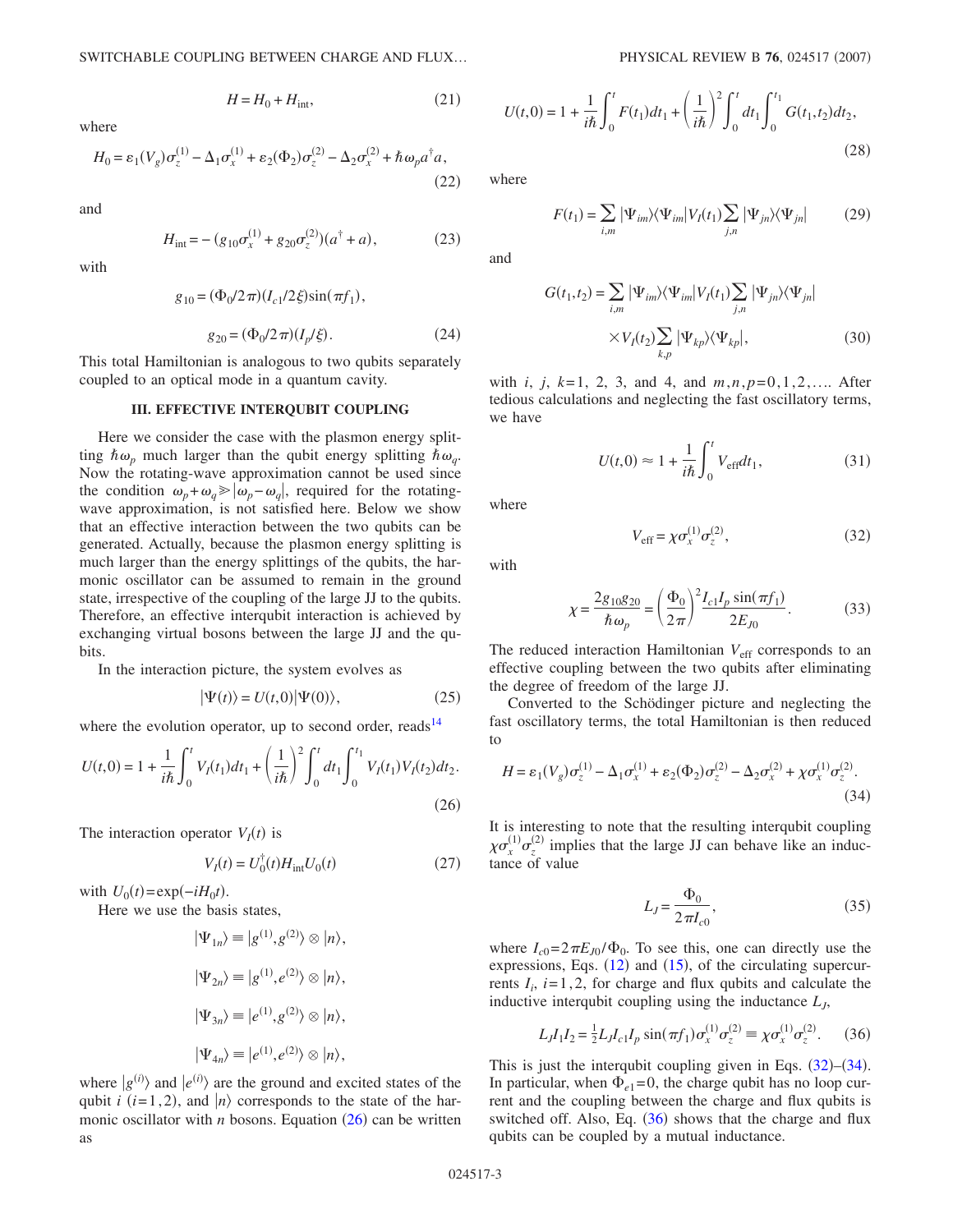## **IV. QUANTUM MEMORY**

Below we show a typical two-qubit gate achieved using Hamiltonian ([34](#page-2-2)). This gate is called iSWAP and can be conveniently used to transfer an arbitrary unknown state of the charge qubit to the flux qubit working at the optimal point.

Let  $\Phi_{ei} = \frac{1}{2} \Phi_0$ , with  $i = 1, 2$ , so that  $\Delta_1(\Phi_{e_1}) = \varepsilon_2(\Phi_{e_2}) = 0$ . Moreover, we choose a suitable gate voltage  $V_g$  to have  $\varepsilon_1(V_g) = -\Delta_2 = -\Delta$ , The Hamiltonian ([34](#page-2-2)) is reduced to

$$
H = -\Delta \sigma_z^{(1)} - \Delta \sigma_x^{(2)} + \chi \sigma_x^{(1)} \sigma_z^{(2)}.
$$
 (37)

With the basis states  $|0g\rangle$ ,  $|1g\rangle$ ,  $|0e\rangle$ , and  $|1e\rangle$ , the two-qubit evolution operator *U*=exp(*−iHt*/ $\hbar$ ) can be written as

$$
U = \begin{pmatrix} a & 0 & 0 & d \\ 0 & b & c & 0 \\ 0 & c & b & 0 \\ d & 0 & 0 & a^* \end{pmatrix},
$$
 (38)

where

$$
a = \cos(\Omega t) - i \frac{2\Delta \sin(\Omega t)}{\Omega},
$$
  
\n
$$
b = \cos(\chi t),
$$
  
\n
$$
c = -i \sin(\chi t),
$$
  
\n
$$
d = -i \frac{2\chi \sin(\Omega t)}{\Omega},
$$
\n(39)

with  $\Omega = (4\Delta^2 + \chi^2)^{1/2}$ .

When  $cos(\Omega \tau) = 1$  and  $sin(\chi \tau) = -1$ , the two-qubit operation is an iSWAP gate,

$$
U_{\text{isWAP}} = \begin{pmatrix} 1 & 0 & 0 & 0 \\ 0 & 0 & i & 0 \\ 0 & i & 0 & 0 \\ 0 & 0 & 0 & 1 \end{pmatrix} . \tag{40}
$$

<span id="page-3-0"></span>This gate can be achieved by choosing  $\Omega \tau = 2n\pi$  and  $\chi \tau$  $=(2m-\frac{1}{2})\pi$ , which requires that

$$
\frac{\chi}{\Omega} = \frac{4m - 1}{4n},\tag{41}
$$

where  $m, n=1, 2, 3, \ldots$  For instance,  $\chi/\Omega = 1/8$  when  $m=1$ and *n*=6, which gives  $\chi/\Delta \approx 0.25$ .

In order to transfer an arbitrary superposition state of the charge qubit to the flux qubit, we first prepare the flux qubit at the ground state  $|g\rangle$  and then apply the iSWAP gate to the two-qubit system. This gives rise to

$$
(\alpha|0\rangle + \beta|1\rangle)|g\rangle \Rightarrow |0\rangle(\alpha|g\rangle + i\beta|e\rangle). \tag{42}
$$

Furthermore, to convert  $i\beta|e\rangle$  to  $\beta|e\rangle$ , one can just freely evolve the flux qubit for a time  $t = \pi \hbar / 4\Delta_2$  after the interac-

tion with the charge qubit is switched off (by choosing  $\Phi_{e1}$ = 0). This corresponds to applying a one-qubit rotation  $\exp(i\Delta_2 \sigma_x^{(2)} t/\hbar)$  on the flux qubit for the time  $t = \pi \hbar / 4\Delta_2$ . After this free evolution of the flux qubit, one has

$$
\alpha|g\rangle + i\beta|e\rangle \Rightarrow (\alpha|g\rangle + \beta|e\rangle),\tag{43}
$$

up to a global phase factor that produces no effect on the quantum state. Therefore, an arbitrary unknown state  $\alpha|0\rangle$  $+ \beta |1\rangle$  of the charge qubit is finally transferred to the flux qubit as  $\alpha|g\rangle + \beta|e\rangle$ . Because the flux qubit works at the optimal point and it has a relatively long decoherence time, the above operations provide a promising way to achieve a quantum memory that stores the quantum information for a longer time in the flux qubit. Also, when needed, the quantum information stored in the flux qubit can be converted back to the charge qubit by just successively applying the above operations in the reverse manner.

Finally, we estimate the coupling strength between the charge and flux qubits. For instance, one can choose  $E_{J0}$  $= 5E_{12}$ . Typically, the flux qubit has an energy splitting  $\Delta_2$  $\approx 0.02E_{J2}$  when  $\alpha \approx 0.75$  and the maximal persistent supercurrent is  $I_p \sim 0.5 I_{c2} = \pi E_{J2} / \Phi_0$ . If the Josephson coupling energies are chosen as  $E_{J1} = 0.04E_{J2}$  for both charge and flux qubits, the interqubit coupling strength is  $\chi \sim 0.002E_{I2}$ ; when  $E_{J1}$ = 0.1 $E_{J2}$ ,  $\chi$  ~ 0.005 $E_{J2}$ . Thus, one has  $\chi$  in the range of 0.6 GHz– 1.5 GHz for a typical Josephson coupling energy  $E_{I2}$ =300 GHz. This interqubit coupling strength is strong enough for achieving a fast two-qubit operation used for the quantum memory. Moreover, for  $\chi \sim 0.005 E_{J2}$  and  $\Delta = \Delta_2$  $\approx 0.02 E_{J2}$ , one has  $\chi/\Delta \sim 0.25$ , which corresponds to Eq.  $(41)$  $(41)$  $(41)$  with  $m=1$  and  $n=6$ . This implies that the iSWAP gate is achievable by choosing suitable parameters for the hybrid quantum circuit.

# **V. CONCLUSION**

In conclusion, we have proposed a hybrid quantum circuit where both charge and flux qubits are connected to a large JJ. This large JJ gives rise to an effective inductive coupling between the charge and flux qubits, which is switchable via the magnetic flux applied to the charge qubit. Moreover, the resulting interqubit coupling can be used to transfer an arbitrary superposition state of the charge qubit to the flux qubit working at the optimal point. This hybrid circuit provides a promising quantum memory because the flux qubit at the optimal point can store the tranferred quantum state for a long time.

### **ACKNOWLEDGMENTS**

This work was supported in part by the NSA, LPS, and ARO. Two of the authors (X.L.H. and J.Q.Y.) were supported by the PCSIRT, the SRFDP, the NFRPC Grant No. 2006CB921205, and the National Natural Science Foundation of China Grants Nos. 10534060 and 10625416.